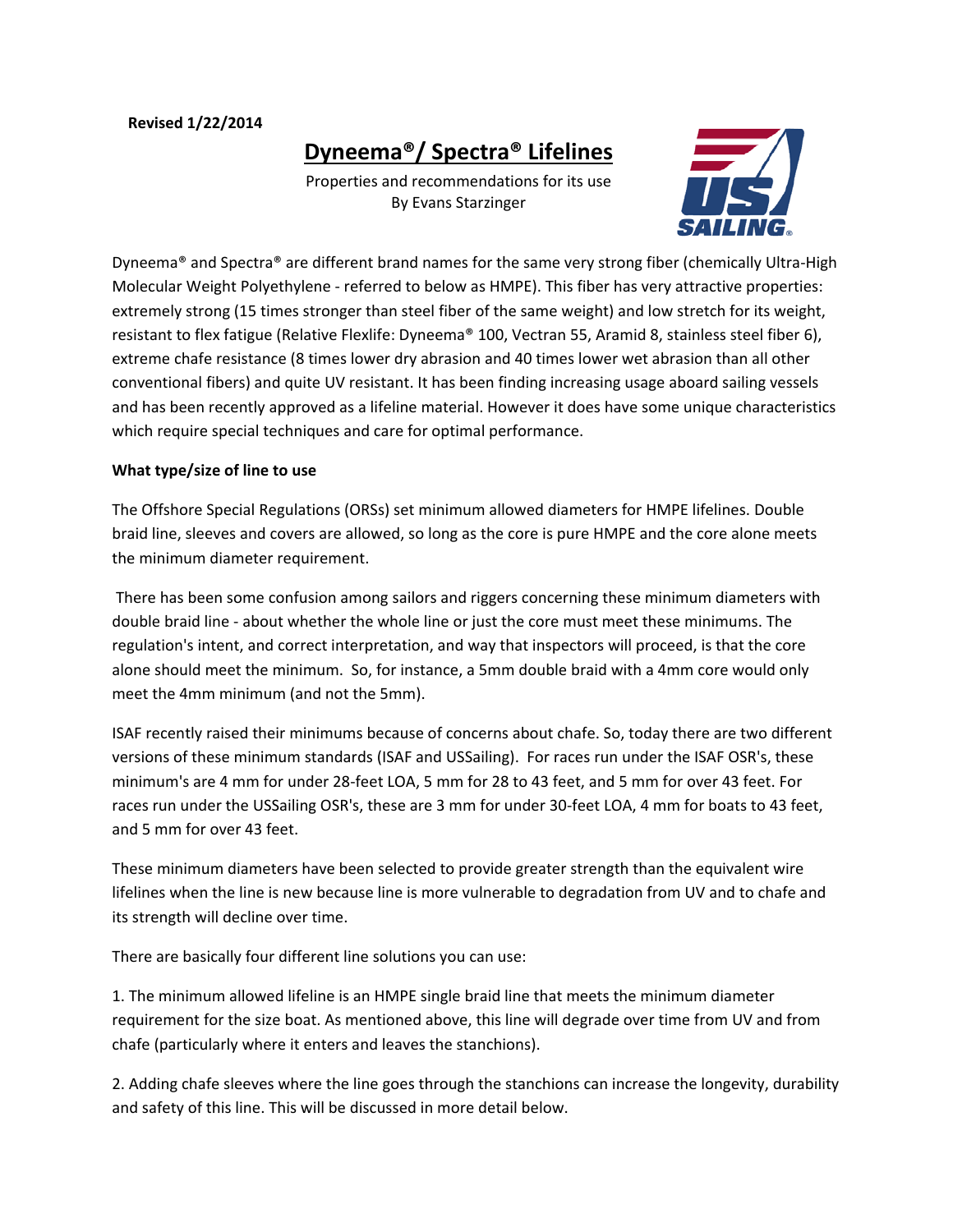3. Incorporating a cover over the entire line to protect it from UV in addition to chafe further increases the longevity, durability and safety of this line. Some manufacturers have introduces HMPE cover/HMPE-cored double braid line for this use. Some of these double braid covers also have other "value added" features (for example night glow fibers woven in which highlight the deck edge at night).

4. A larger diameter bigger single braid, equal in diameter to the core plus cover/sleeve in solution (2) or (3), will have a much higher initial breaking strength than (2) or (3).

There has been some confusion about ISAF's recommendation that "Braid on braid (e.g. double braid) is recommended". The intent was to suggest that if your boat size requires a 4mm line/core, and you are trying to decide between a 5mm double braid line vs a 4mm single braid, then the 5mm product is preferred because it will offer greater chafe and UV protection to the loaded portion of the line. However, if you compare a 5mm double braid to a 5mm single braid (which will be more apples to apples - similar cost, weight and windage), then the 5mm single braid will start out almost 50% stronger and there is expert debate about which is preferred.

With a HMPE/HMPE double braid line the core is the loaded portion and the cover is only there for protection purposes and does not carry any load. So, if you take two lines of the same total diameter, a single braid where the entire line carries load, and a double braid where only the core carries the load, the single braid will initially be significantly stronger. As a specific example, a specific 5 mm double braid has a breaking strength of 1815 kgs, while a 5 mm single braid (by the same manufacturer with the same HMPE fibers) has a breaking strength of 2691 kgs (almost 50% more).

However, in a double braid the core is protected to some degree from chafe and UV while in the single braid the load bearing fibers are exposed. While the single braid is starting out with almost 50 percent more strength and it will suffer more damage from UV and chafe over time. The single braid will almost certainly be stronger for the first two years of use. After that there is not enough empirical evidence on this tradeoff yet and we do not know generally if or when the double braid option will become stronger. Of course with either option you should closely inspect the lines (particularly at each stanchion) at least annually and replace it when you see any significant chafe.

### **Splices at the ends**

As in all line, splices are preferred to knots where possible. As with all line, a splice in HMPE will be stronger than a knot. Generally a splice will be 90-100 percent of the line strength while a knot in HMPE will be only 40-50 percent of the line strength (excluding the slippage issue discussed below).

For single braids, there are two splices in common usage: the locked Brummel [\(http://www.neropes.com/SPL\\_12Strand\\_EyeSpliceBrummel.aspx\)](http://www.neropes.com/SPL_12Strand_EyeSpliceBrummel.aspx) and the Bury [\(http://www.samsonrope.com/Documents/Splice%20Instructions/12Strand\\_C2\\_Eye%20Splice\\_JUL2012](http://www.samsonrope.com/Documents/Splice%20Instructions/12Strand_C2_Eye%20Splice_JUL2012_WEB.pdf) [\\_WEB.pdf\)](http://www.samsonrope.com/Documents/Splice%20Instructions/12Strand_C2_Eye%20Splice_JUL2012_WEB.pdf) . The single braid Bury is perhaps the simplest of all splices in all types of line. After making it once with instructions, most people can make it again without instructions. This splice must absolutely be lock stitched or it may slip under very low load. With lock stitching it is absolutely secure. The locked Brummel is more complex and many people will require instructions each time they make it. In return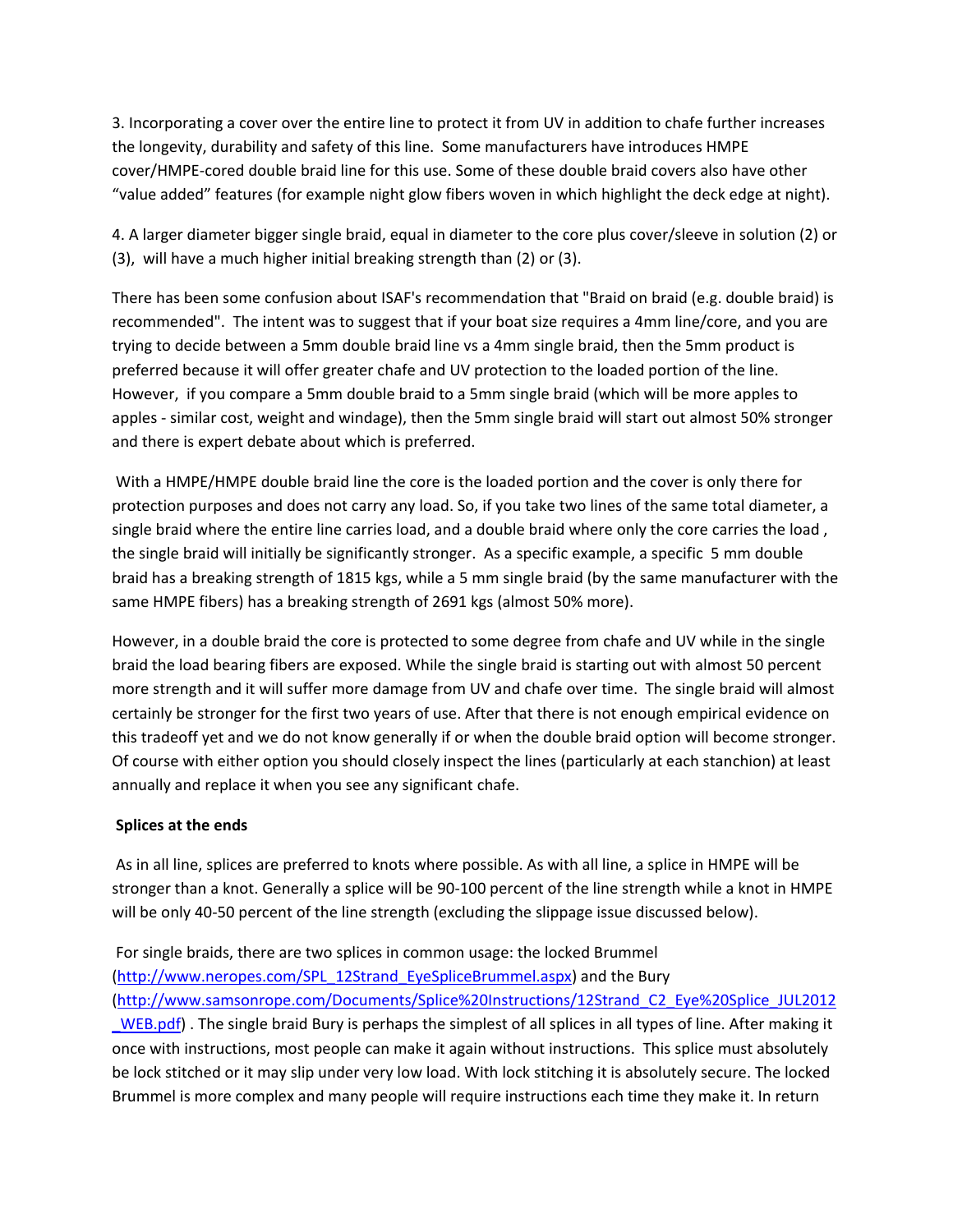for this complexity, the locked Brummel is more secure (without lock stitching) against low load slipping. However, if the buried tail is too short on a locked Brummel, the whole load can come off the 'knot like' locking portion and it will break at much lower than expected load. Recent testing indicates the buried tail must be at least 63 (and some recommend 72) times the diameter of the line, which is longer than previously recommended and typically used in practice. Both splices are acceptable, but the Bury splice is simpler and more resistant to improper construction, so it is generally used.

In double braid line you can strip the cover off the ends of the line and use either of the above two splices on the core just as if the core was a single braid line. However, that does expose the core to UV and Chafe at the spices. This is not super critical because the splices have two 'legs', and so the load on each is only 1/2 that on the line, but you can avoid this weakness by either covering the splice carefully with tape, or use a more complex splice (called a Core to Core splice:

[http://www.neropes.com/Splicing%20Guide%20Individual%20Splices/CORE\\_TO\\_CORE\\_EYE\\_SPLICE.pdf,](http://www.neropes.com/Splicing%20Guide%20Individual%20Splices/CORE_TO_CORE_EYE_SPLICE.pdf) or

[http://www.samsonrope.com/Documents/Splice%20Instructions/DblBrd\\_C2\\_Eye%20Splice\\_AUG2012\\_](http://www.samsonrope.com/Documents/Splice%20Instructions/DblBrd_C2_Eye%20Splice_AUG2012_WEB.pdf) [WEB.pdf\)](http://www.samsonrope.com/Documents/Splice%20Instructions/DblBrd_C2_Eye%20Splice_AUG2012_WEB.pdf) which covers the core. These splices are more difficult than the single braid splice, particularly getting the necessary long bury driven home. But do not skimp on the bury as it is critical to the strength of the splice in these very slippery fibers.

One key to proper construction for both splices is a long smooth taper on the buried tail. If the tail is not tapered it will create a stress riser at its end and the splice will fail at that point. A second key to proper construction is that HMPE is more slippery that almost any other fiber and splices can slip at quite low loads if there is an oscillating or jerky loading. To prevent this splices should be lock stitched and the throat whipped.

# **Bend Radius**

High modulus lines are weakened if they are taken around tight turns. The entire load comes on the few fibers on the stretched outer edge of the turn and they break and then the line zippers inward. This is why knots dramatically weaken these lines (as discussed below) because the line takes sharp turns inside the knot.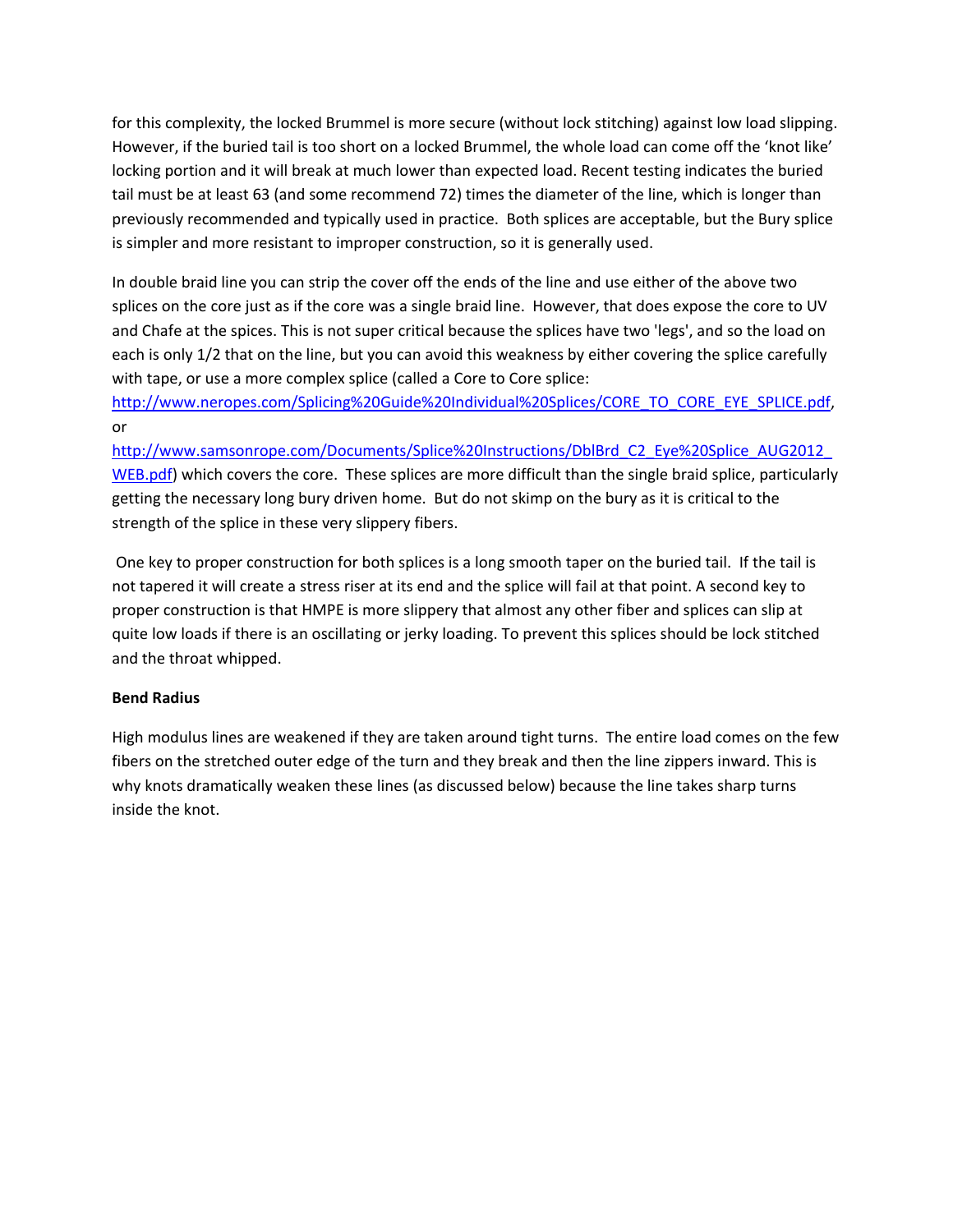

As the chart above shows, 1:1 bend radius (e.g. the bend radius is the same diameter as the line) causes these lines to lose roughly 50% of their strength. However, inside a splice there are two 'legs' carrying the load, with the load on each only 1/2 of the total, so you still have 100% system strength if there is a 50% loss at a 1:1 bend radius inside the splice. We have tested this, and if you join two spliced loops, they will typically break near the end of the splice taper and NOT at the 1:1 bend radius where they interconnect. Thus thimbles inside the splices loops are not required for 100% system strength, but (a) you must make sure that the bend radius is at least 1:1 particularly around small wire bails (not recommended in any case), and (b) thimbles do decrease chafe possibilities particularly if there is a lashing, so while not required, they are in fact good practice.

The HMPE lifeline should not be taken directly around the typical small diameter wire bails that are commonly welded on to pulpits, because of the possibility of weld failure.

This is not a perfect execution, but acceptable: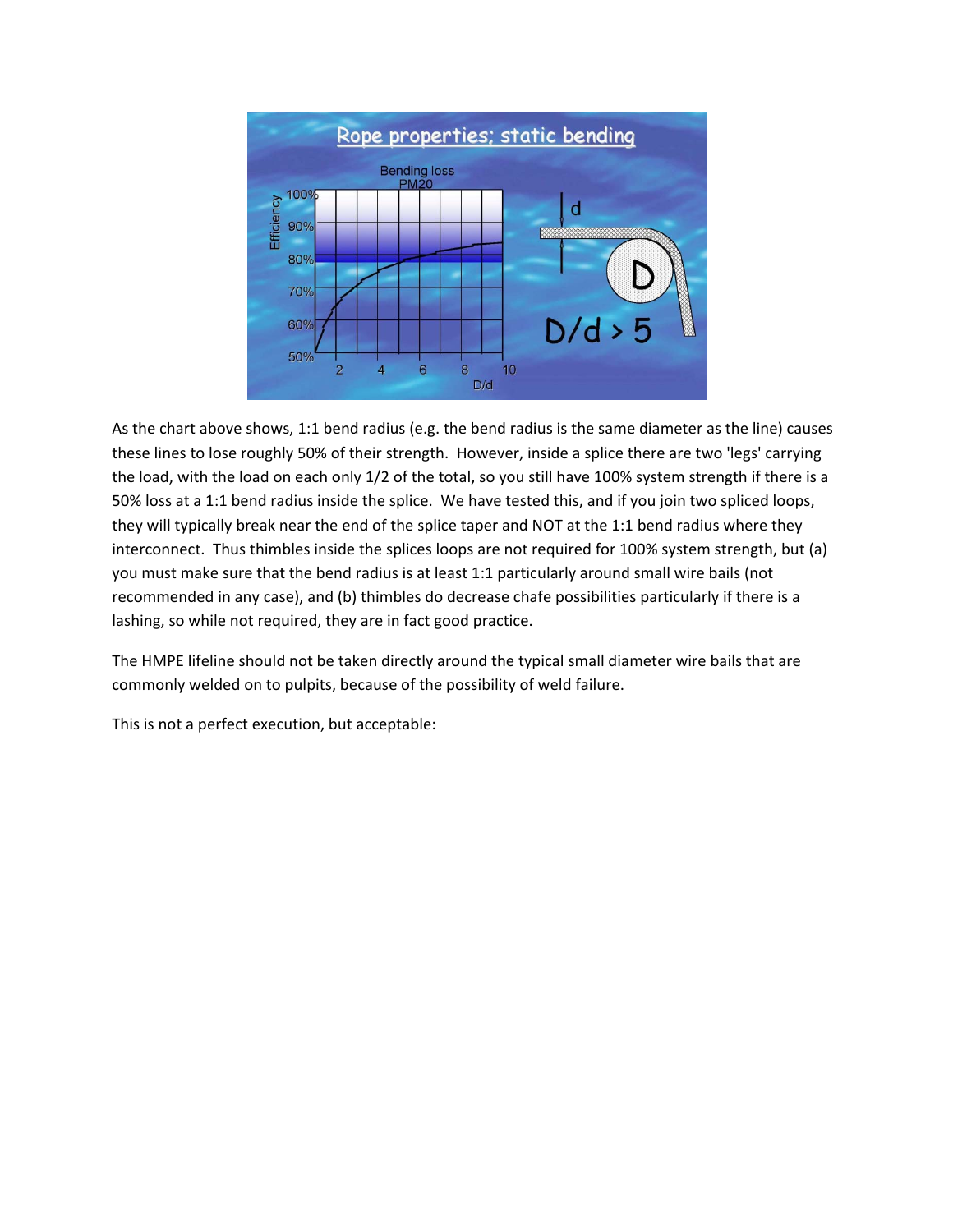

The one thing to be careful of when using thimbles is to keep the 'throat angle' at a minimum of 3:1 and preferably 5:1. Some "sailmaker thimbles" impose wide angles than that, which can weaken the splice at the throat.



### **Lashings at the ends**

Lashings are usually used at the ends of HMPE lifelines, to provide a light, inexpensive and durable way to tension the lifeline. Cutting them allows the lifeline to be removed quickly when recovering a MOB.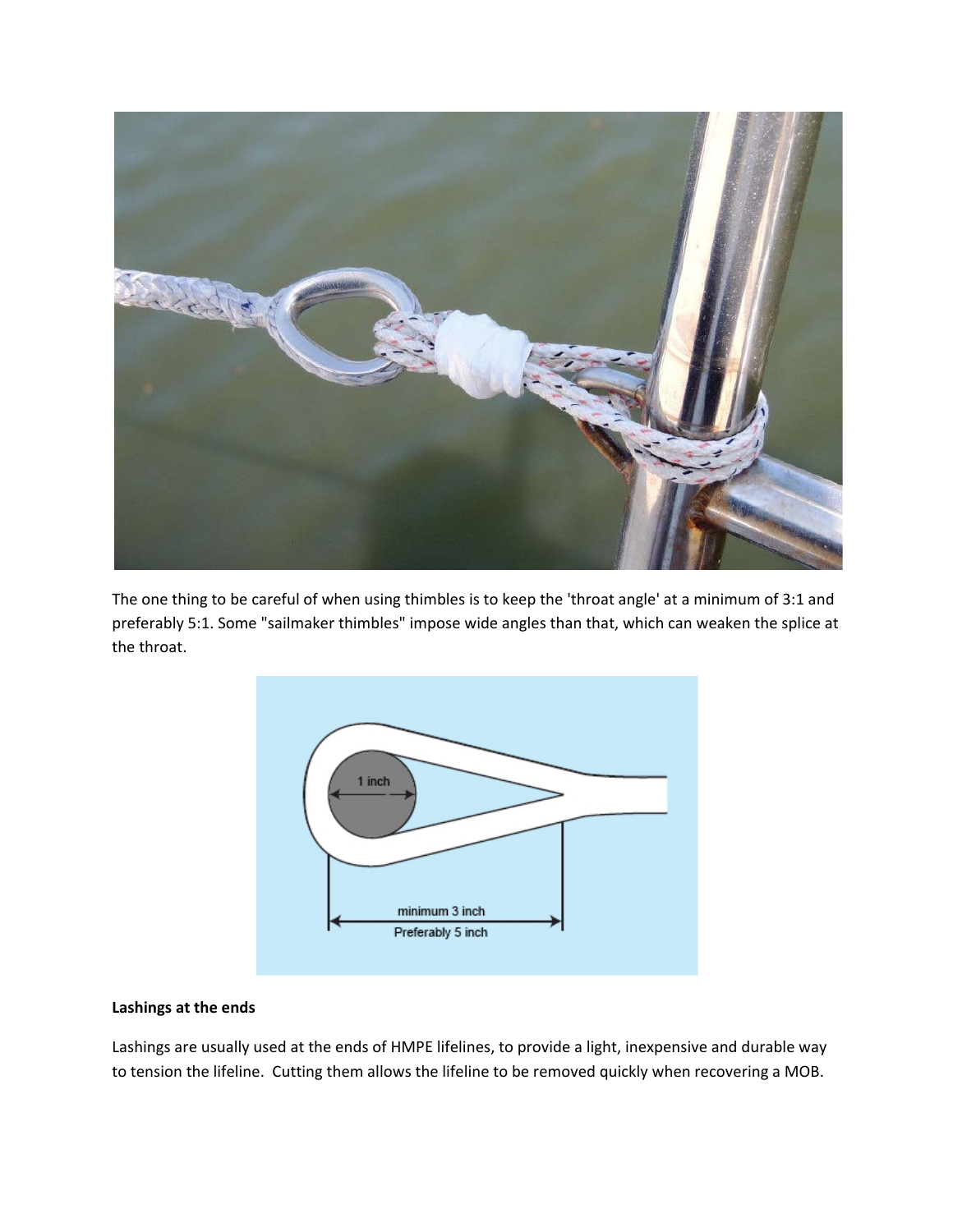The lashing should be as strong as the lifeline itself.

There is a trade-off between having enough leverage and friction to tension the lifeline and having too much bulk. The optimum is to have between three and six round turns (one round turn gives you two legs of fore/aft line). The photo above shows three round turns (one crosses through the bail to help keep the lashing from slipping up), with three legs on each side of the lashing.

The cord can be Dacron double braid, or HMPE core with Dacron cover or HMPE single braid. Dacron is more inexpensive, suffers small bend radiuses better than HMPE, and holds the knots that terminate the lashing more securely (HMPE is very slippery), while the HMPE is much stronger. Our preference is HMPE core with Dacron cover, but all three will work if sized properly.

Recent testing has indicated that it is perhaps better to take the final half hitches only around the last single strand of the lashing, rather than around the whole lashing. This is because if you take them around the whole lashing, you clamp the lashing and prevent equal tension from coming on each strand and cut its strength by about 50%. Taking the half hitches around only the last strand allows the lashing to equalize tension between all the strands. It does make the half hitches more likely to slip, and you need to use at least 5 half hitches.

To work through a specific example . . . let's say you have 6 mm HMPE single braid lifelines (one size bigger than the OSR minimum for a boat over 43 feet) with a breaking strength of 9,700 lbs and you prefer a lashing with four round turns. That provides eight legs of the cord, so each leg should hold 1,200lbs. Throw in a 30 percent factor for bend radius and knots and unequal tension, so the cord should have a breaking strength of at least  $1.3 \times 1,200$  lbs = 1,500 lbs. If you like HMPE-cored, Dacroncovered double braid, the 3.8 mm size of New England Rope's Spyderline has an 1,860 lb breaking strength, which is just about what you need.

There are various acceptable ways to install the lashing. One good way follows:

1. Splice (or cow hitch a splice) one end of the lashing cord to the lifeline loop/thimble. You can use knots (water bowline is preferred) but if you do so, then you need to increase the "30% extra strength factor" to 50%. It should be noted that in HMPE single braid many of the common knots (for example bow line and bunt line) will slip under relatively low load - the figure 8 and water bowlines will not slip.

2. Make your four round turns between the thimble and the pulpit. You want to try to avoid sharp bend radiuses. If possible, take the lashing around the full pulpit tube rather than just a bail, and if possible use a large radius thimble on the lifeline splice.

3. Pull on the tail to tension the lifeline, while smoothing the lashing and making sure all the strands have roughly equal tension. How much tension to pull depends upon the crew's preferences. Some crews like the lifelines as loose as the rule allows and others as tight as they can get them.

4. When you have the tension as you want it, secure the lashings with a whole bunch of half hitches. Some people cover the whole lashing with half hitches as protection for it, but four half hitches are fine. Any of several more sophisticated constrictor knots can be used at the end of the half hitches, but it has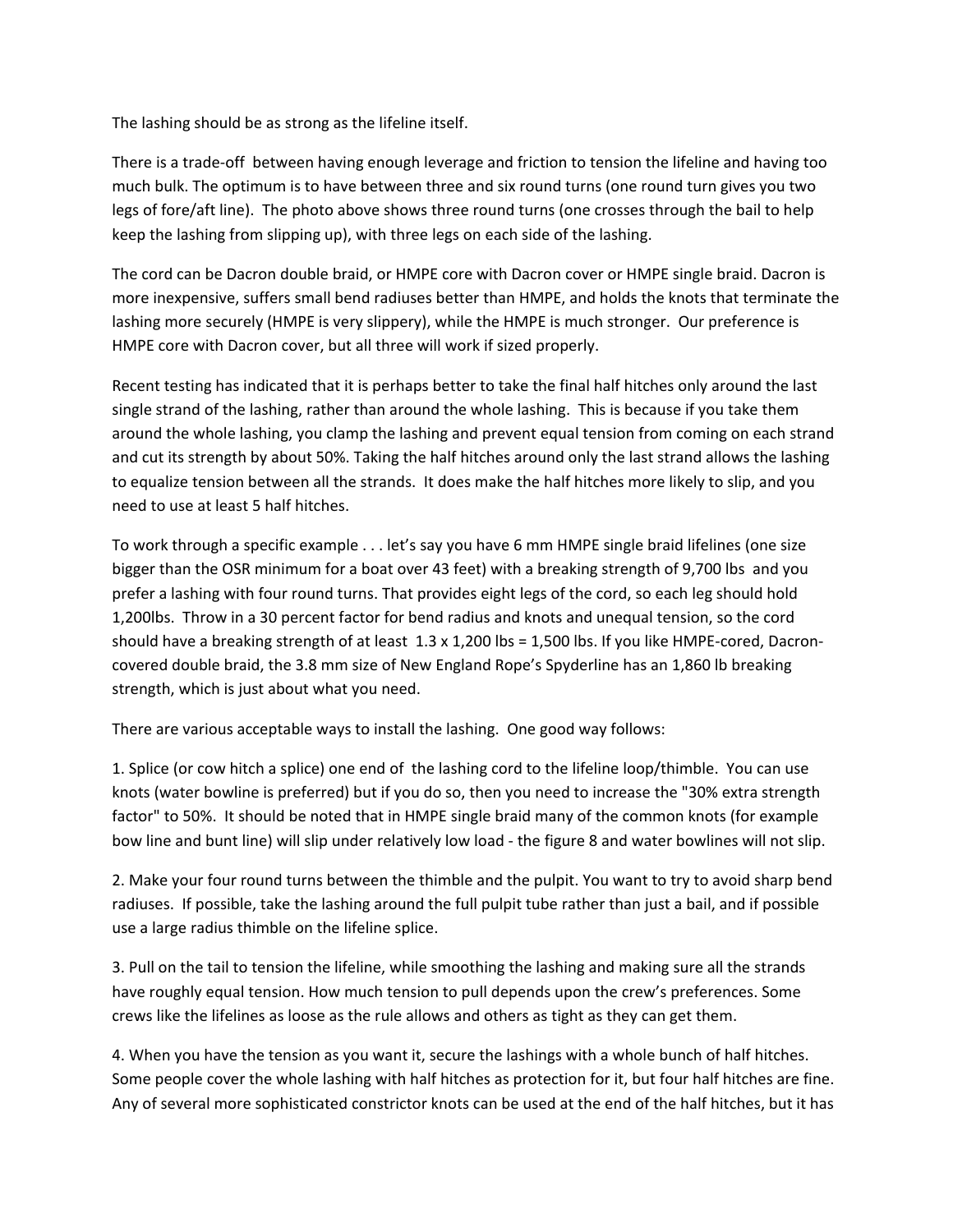not proven to be necessary. As mentioned above, recent testing suggests it may be stronger to take the half hitches around just the last strand rather than the whole lashing, but if you do so, you need 5 or more half hitches.

5. Whip or sew the loose tail to one strand of the lashing. This is useful if you are using HMPE single braid, to absolutely stop slipping.

6. After you have used it for a couple days and are certain the tension is where you want it, wrap the lashing with tape. This makes it neater, protects it from UV and chafe, and stops the half hitches from slipping.

The racing Offshore Special Regulations (3.14.6f) specify that the completed end lashings must not be more than 4" long. This rule is a holdover from the old 'wire-only lifeline' days. It does not add any safety to a HMPE lifeline (assuming the lashing is made as above to equal or exceed the strength of the lifeline), but it also does no harm to keep the completed lashings short. How much cord you need to make a 4" long completed lashing depends quite a bit on the bend radius at the ends, but a recent typical example required 54" of cord for each lashing  $(8 \times 4"$  for the turns +  $8 \times 2"$  for the bends +  $4 \times 1"$ for the half hitches + 2" for the buntline).

### **Knots**

Knots will weaken all lines, and can slip in HMPE line. Some knots are much more resistant to these two problems than others. Use those knots, protect them from slippage, and use larger line size to compensate for the loss of strength.

Testing suggests that many common sailing knots are especially prone to slipping. A round turn and two half hitches slipped at 15 percent of breaking strength and a bowline slipped at 22 percent, and a double fisherman slipped at 25%.

Recent testing suggests that th[e figure 8](http://www.animatedknots.com/fig8_/index.php?Categ=boating&LogoImage=LogoGrog.jpg&Website=www.animatedknots.com) (or [figure 9\)](http://www.animatedknots.com/fig9loop/index.php?LogoImage=LogoGrog.jpg&Website=www.animatedknots.com) and [water bowline](http://www.animatedknots.com/bowlinewater/index.php?LogoImage=LogoGrog.jpg&Website=www.animatedknots.com) are the preferred fixed loops. The **EStar** knot is the preferred sliding/compact loop (the buntline will slip in HMPE single braid, even with a stopper knot tied in its tail). To join two lines together, either use these loops back to back or a [modified Carrick bend \(](http://www.bethandevans.com/pdf/modified%20Carrick.pdf)modified where you take the ends thru the center). The [halyard bend](http://www.bethandevans.com/pdf/Halyardbend.pdf) (with a figure 8 stopper tied on the end) can be used for attaching reef lines to the boom.

The tail of the knot should be lock stitched to the standing part as this will eliminate slippage. To untie these knots you can pull the tip of the tail away from the standing part and slice the lock stitches with a razor blade.

Moving up one line size will generally compensate for the loss of strength due to knots - 3/16-inch HMPE line has a tensile strength of about 5,800 lbs and ¼-inch line a tensile strength of about 8,500 lbs.

Specifically related to HMPE lifelines, it is US Sailing's strong recommendation that they be terminated at both ends with splices and NOT with knots.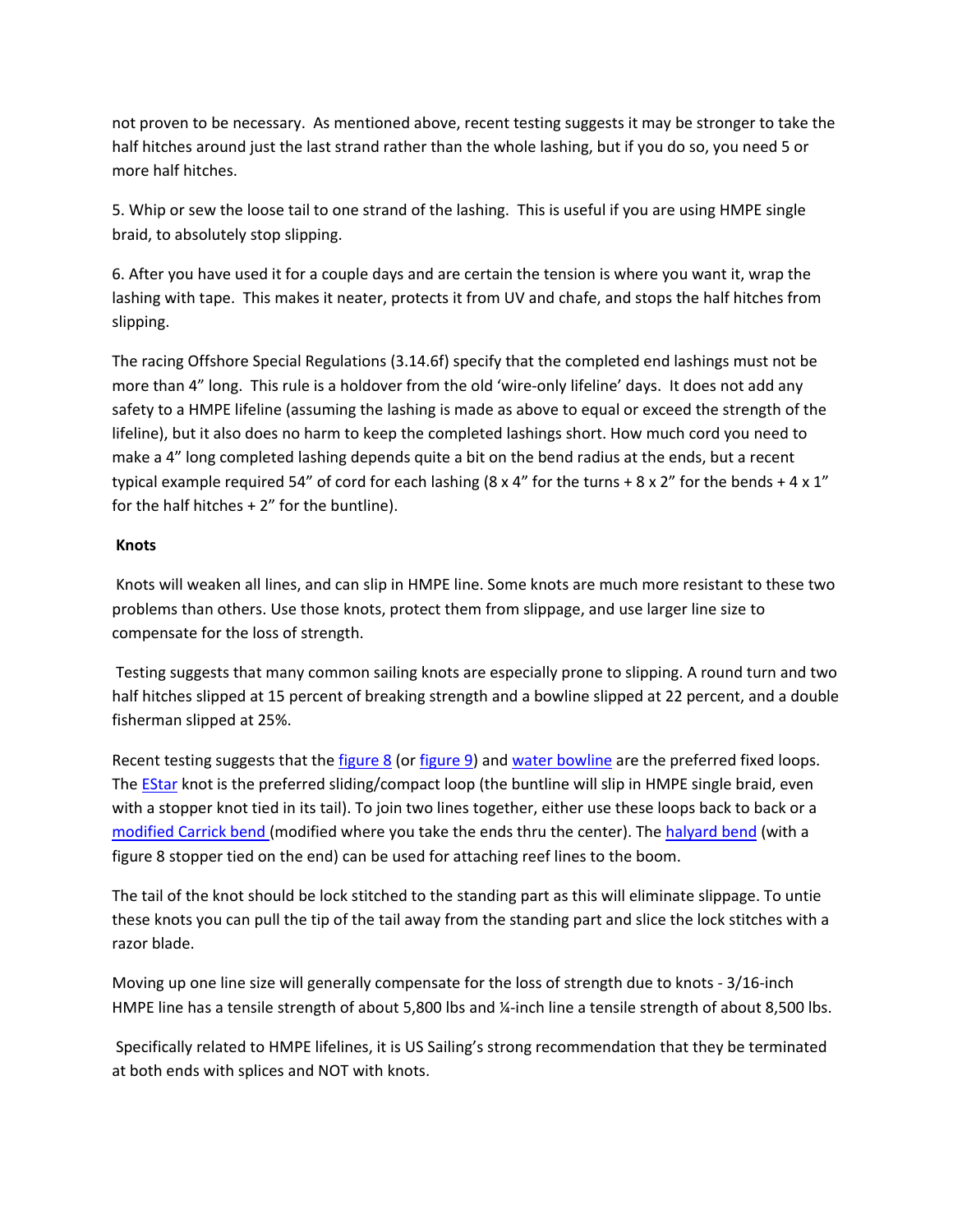### **Chafe protection**

To prevent chafe, make sure the stanchion holes are smooth. Note: this is the single most important critical factor to make your HMPE life lines safe/reliable. They **must not** run over sharp edges or ridges at the stanchions, or they will be cut. If they have previously had wire life lines running through them they have probably been roughened up. You may need to take a fine file (or small dremel bit) and smooth them out and make sure there are not any sharp edges at the entry to the holes. Then take some very fine sand paper (300 grit) and give them a further polishing so that there is nothing to catch or cut the HMPE fibers. Be sure all metal edges in contact with the line are smoothly rounded and there are no sharp edges or weld splatter.

HMPE is one of the most chafe resistant fibers available. So, the single best way to protect against chafe is simply to use a larger diameter HMPE single braid line. This will be both extremely chafe resistant and easy to inspect. When HMPE chafes it shows quite visible fuzz on its surface.

If larger diameter line is not possible or desired, the second best method is to use a HMPE sleeve in the area of chafe. Any other method will likely be less chafe resistant than the HMPE and hide any chafe on the HMPE from inspection.

Heat shrink tubing is a very distant choice for chafe protection. It is likely to chafe quite easily, and as discussed below requires care in its application.

### **Heat sensitivity**

HMPE's one mechanical weakness is that it is sensitive to heat and will melt at relatively low **temperatures (144** $\Box$ C). So, you should be extremely careful to keep the HMPE away from anything exceeding the boiling point of water.

Sometimes HMPE is sleeved with heat shrink tubing. This tubing will start to shrink at 90-100 $\Box$ C so it is possible to do this safely if done extremely carefully. But the typical heat gun has  $400\degree$ C at its nozzle so it would be very easy to melt some of the HMPE fibers and weaken the line with a momentary lack of attention, and this might be invisible under the heat shrink. The best way to shrink heat tubing is in a carefully temperature-controlled oven, or to sit the line with tubing in a pot and pour boiling water on it. Do NOT put the line in a pot that is sitting on a burner because the metal can be higher than boiling temperature.

If you have your boat shrink wrapped during the winter, the propane torches used to shrink the plastic wrap can potentially cause problems. If done properly, with the torch always moving, and with care for the lifelines, then it will not cause damage. However, they can melt the lifeline if the torch is kept stationary on one spot or too close to the lifeline for too long, and the surface of the lifeline gets hotter than 290 $\Box$  F (which would melt the shrink wrap also). The safest thing is to untie the end lashings and completely remove the stanchions and life lines with them from the boat (because of the end splices its usually impossible to pull the life lines out of the stanchions and just take them alone off the boat). The second possible precaution is to have split hose cut to the lengths between your life lines and slip it over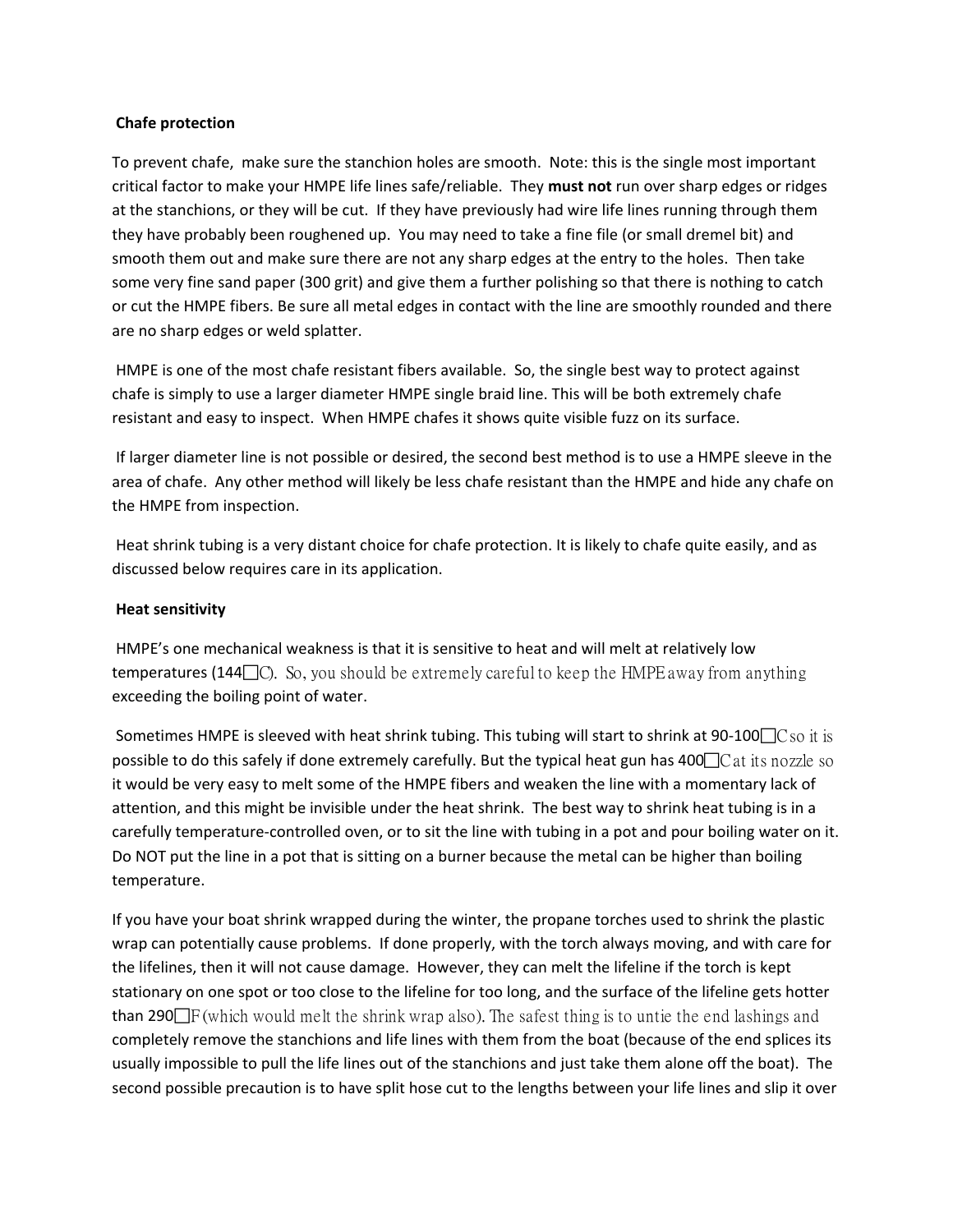the lifelines before they shrink wrap, and this could help deflect any little slipups (but will not save them from a significant mistake in heat application). But again, if done with care, the shrink wrapping should not damage even unprotected HMPE life lines. Generally, if they are not melting the shrink wrap, then they are not melting the lifelines.

## **UV resistance**

HMPE is one of the most UV resistant fibers. The loss of strength depends on the line's specific construction (diameter, braiding angle, type and amount of coatings) and the location (UV intensity). The line strength drops relatively rapidly during the first 18 or so months and then much more slowly after the surface of the fibers has been 'burned'. As shown in the graph below (two different tests conducted in two different locations with two different lines, but both 8mm dia) they will lose about 20- 35 percent of their tensile strength (leaving 65-80 percent of the original tensile strength) within 24 months of continuous sun exposure and at five years will retain about 50-75% of its tensile strength, and 40-70% at 10 years. It should be noted that that there is some very tentative test results that suggest that double braid covers allow a significant amount of UV thru to damage the core, and so double braid line does not eliminate this UV aging problem.



Impact of UV on Dyneema single braid line strength

Single braid line size (or double braid with the core exposed at the splices) should be selected to compensate for this UV reduction in tensile strength. 3/16-inch stainless wire has a tensile strength around 3800 lbs, while 3/16-inch HMPE single braid has tensile strength around 5,800 lbs. So, picking the same size HMPE as wire will roughly allow for equal strength after five years of intense UV. This is the basic philosophy used to determine the OSR minimum diameters.